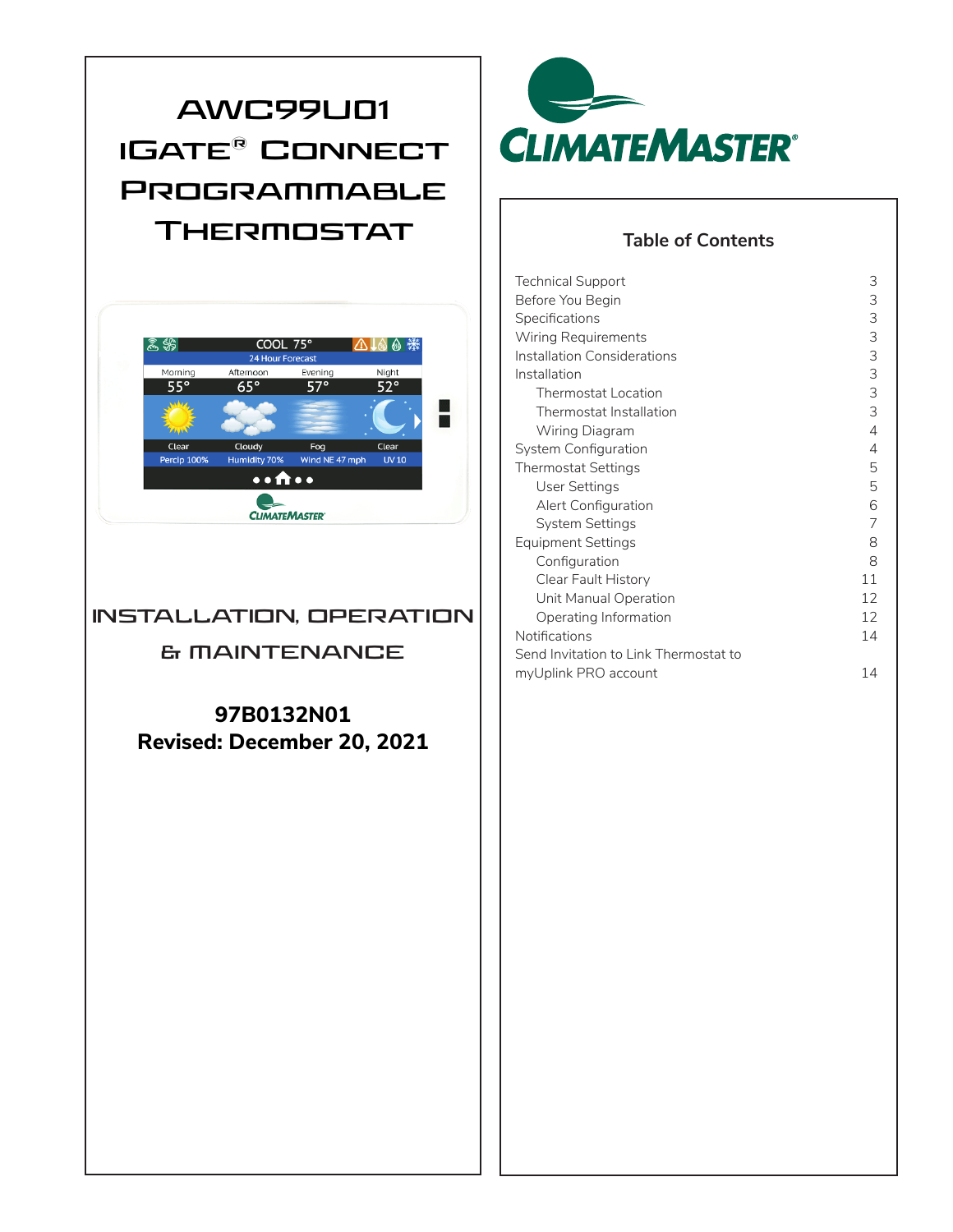### iGate ® Connect Programmable Thermostat

Revised: December 20, 2021

# **A** CAUTION! A

These instructions are intended to be used by the installer or service personnel. End users are NOT advised to change or modify any of these settings. Doing so may cause the equipment to stop working properly and/or may void the warranty on both the thermostat and the equipment.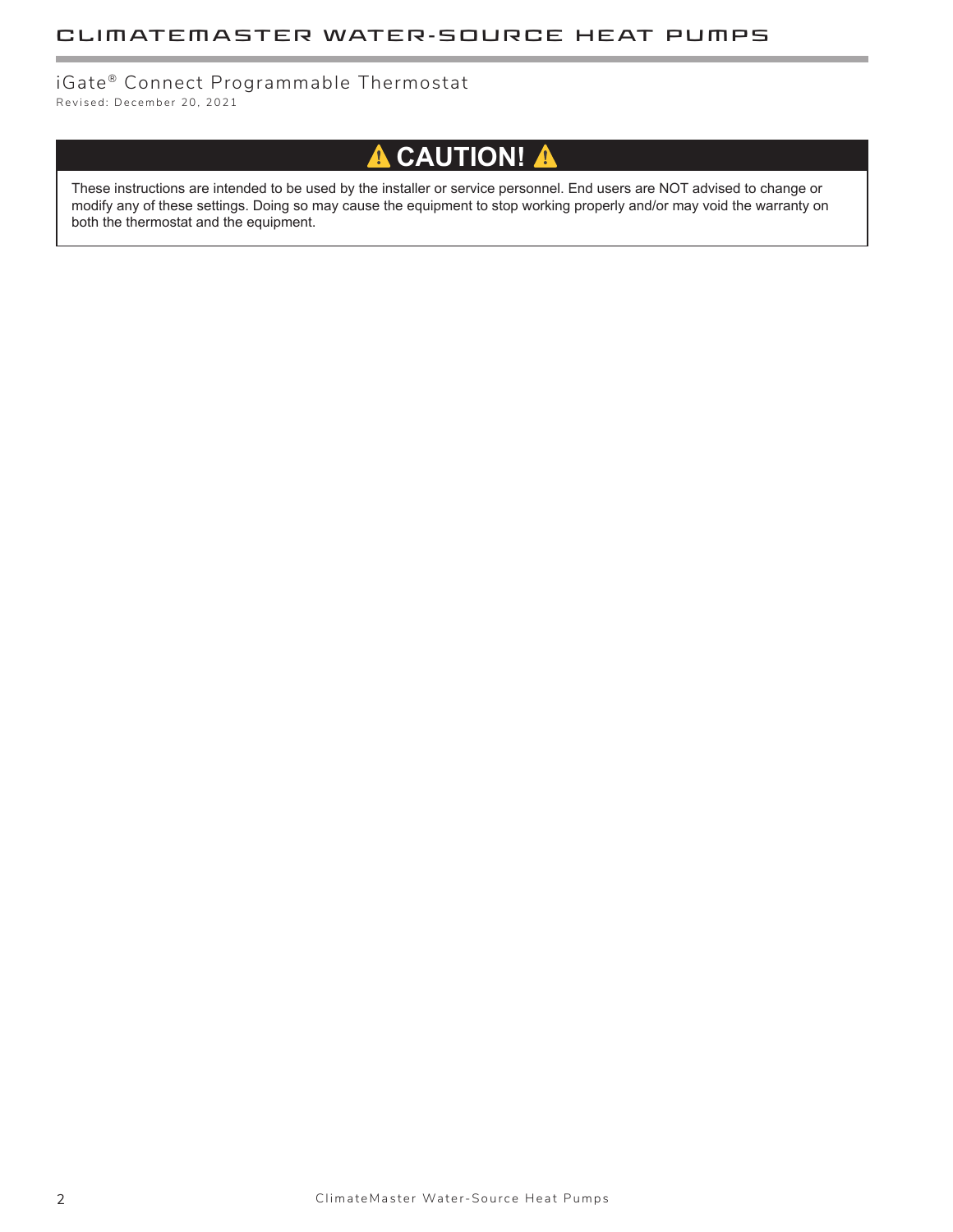# iGate<sup>®</sup> Connect Programmable Thermostat

Revised: December 20, 2021

### **TECHNICAL SUPPORT**

Our technical support team is available to answer your questions at 1.405.745.6000.

### **BEFORE YOU BEGIN**

This product is intended to be installed by trained service professionals.

This manual explains the procedures for installing the ClimateMaster iGate® Connect thermostat. Please read it carefully before beginning the installation.

For information on how to operate the ClimateMaster iGate Connect thermostat, please see the iGate Connect Thermostat User Manual.

The iGate Connect thermostat is designed to be mounted on the homeowner's wall in a convenient location.

### **SPECIFICATIONS**

| Power                                | 24 VAC +/- 10% @ 3 VA                                                              |
|--------------------------------------|------------------------------------------------------------------------------------|
| <b>Dimensions</b>                    | 3.52 in. (90 mm) W x 2.52 in. (64 mm) H<br>x 0.83 in. (21 mm) D                    |
| <b>Network Requirements</b>          | Wi-Fi connectivity supports Wi-Fi: 802.11<br>a/b/g/n standards on 2.4 GHz networks |
| <b>Environmental Operating Range</b> | 32° to 104° (0° to 40°C), 10 to 95%<br>relative humidity, non-condensing           |
| Mounting                             | Standard 4x2-in. electrical box using the<br>6-32 x 1/2" mounting screws provided  |
| Listed by                            | FCC Part 15, Subpart J compliant                                                   |

### **WIRING REQUIREMENTS**

The following table shows the maximum wire lengths allowed:

| <b>Thermostat to HVAC Equipment</b> |              |              |
|-------------------------------------|--------------|--------------|
| 18 AWG                              | 20 AWG       | 22 AWG       |
| 1250 ft/380 m                       | 800 ft/240 m | 500 ft/150 m |

### **INSTALLATION CONSIDERATIONS**

The thermostat requires no batteries. The thermostat is not a power stealing device and MUST have both R and C terminals connected. See Diagram 1.

### **INSTALLATION**

### **Thermostat Location**

Thermostat should be mounted:

- Approximately 5 ft. (1.5m) above floor.
- Close to or in a frequently used room, preferably on an inside partitioning wall.
- On a section of wall without pipes or duct work.

### **Thermostat should NOT be mounted:**

- Close to a window, on an outside wall, or next to a door leading to the outside.
- • Exposed to direct light and heat from a lamp, sun, fireplace, or other temperature-radiating object which may cause a false reading.
- Close to or in direct airflow from supply registers
- In areas with poor air circulation, such as behind a door or in an alcove.

### **Thermostat Installation**

- 1. Turn System Power Off.
	- a. Go to the relevant circuit breaker panel and switch the equipment breakers off.
	- b. To confirm power is off, check voltage with voltmeter to ensure that the power has been successfully shut off before proceeding to next step.

# ⚠ **CAUTION**

Disconnect electric power to the HVAC system before installing this product. Failure to do so could result in electric shock and/or equipment damage. All wiring must conform to you local electrical code.

**If you are replacing a current communicating thermostat continue with the next step, if you are installing a new system skip to step 5.**

2. Remove the faceplate of the current thermostat. Most face plates snap off or feature small screws that will need to be removed.



**TIP:** Before disconnecting any wires, take a photo of the current wire configuration with your mobile

**MERCURY NOTICE: This product does not contain mercury. If you are replacing a product that does contain mercury, contact your local waste– management authority for disposal instructions. Do not discard the old product in the regular trash.**

3. Label and Disconnect Wires.

One by one, apply a label designated to each wire connected to the backplate of the current thermostat then disconnect the wire from the current thermostat backplate.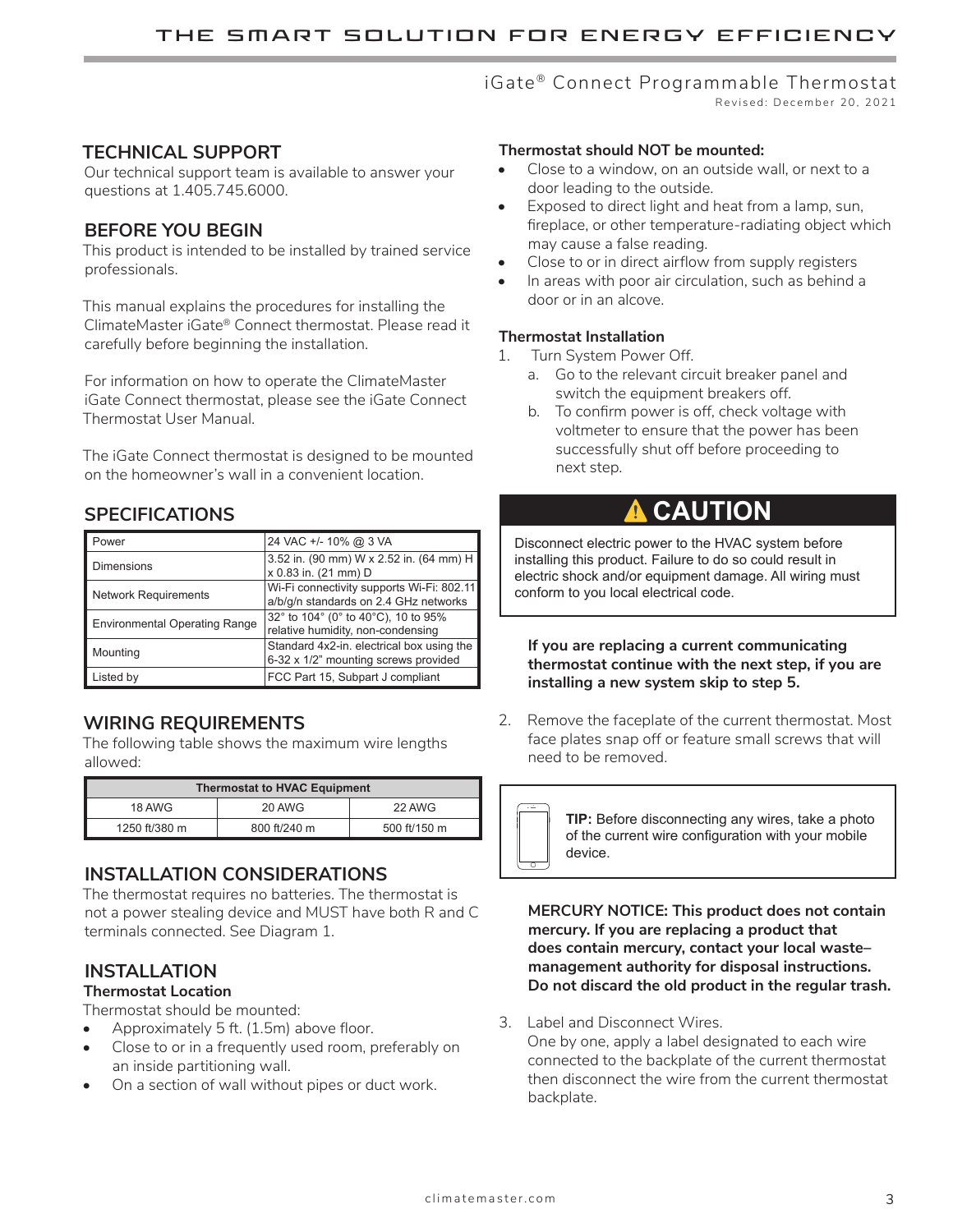### iGate<sup>®</sup> Connect Programmable Thermostat

Revised: December 20, 2021



**TIP:** Wrap the wires around a pen or pencil to keep them from falling inside the wall.

- 4. Remove the current backplate.
- 5. Mount the new base.
	- a. Gently separate the display from the base of the new thermostat by pulling thermostat straight away from the base.
	- b. Position the base against the wall and determine if wall anchors from current thermostat align with screw locations of new base.
	- c. If base does not align with existing anchor holes, mark new screw locations with a pencil.
		- Drywall: Drill 3/16" hole for the anchor.
		- Plaster: Drill 7/32" hole for the anchor.
	- d. Pull wires through opening in base and secure to the wall using provided screws.

 $\overline{\mathbb{CD}}$ 

**TIP:** Use a level to ensure thermostat is properly aligned.

- 6. Connect wires.
	- a. Match your wire configuration to the terminals on the base. Reference Diagram 1.
	- b. Connect each wire individually by pushing down on the quick connect tab, inserting the wire into the connector opening, and then releasing the tab.
	- c. If remote indoor and/or outdoor sensors are used, they may be connected at this time.



**TIP:** Use pliers to straighten wire before inserting into new base. Be sure to cut any excess wire so that the insulation extends to the terminal block. When the wire is installed properly to the terminal block, there should be no copper exposed.

#### **22 AWG shielded wire is required when installing a remote sensor further than 100 ft (30.5 meters).**

- 7. Attach the thermostat face.
	- a. Align the thermostat face using hinge guide on top.
	- b. Rotate the thermostat down until tab aligns with hole in base.
	- c. Install security screw if necessary.
- 8. Return power to system.

#### **Wiring Diagram**

All excess wire should be pushed back into the wall as far as possible.

### **Diagram 1: Thermostat Connections**





#### **Thermostat Connections**

- A+ Communications (Positive)
- B– Communications (Negative)
- C 24V Common for Control Circuit
- R 24V Supply for Control Circuit
- $S_1$  Remote Sensor<br>S. Remote Sensor
- Remote Sensor

### **SYSTEM CONFIGURATION**

#### **From the thermostat display:**

- 1. To configure the System Settings using the myUplink PRO mobile app, set the thermostat System Mode to "OFF".
- 2. Swipe left or right on the thermostat screen until you reach the Fan screen.
- 3. Press the Fan button for 5 seconds to enable the "System Settings" screen.
- 4. Scroll down to select the "AP Access" option.
- 5. Select "YES" to enable.

#### **From the myUplink PRO app:**

- 6. With your mobile device within 15 ft of the thermostat, open and login to your myUplink PRO app.
- 7. From the Systems screen, select the green "add" button at the top right.
- 8. Select the "Connect Locally". The app will find any devices in Access Point mode.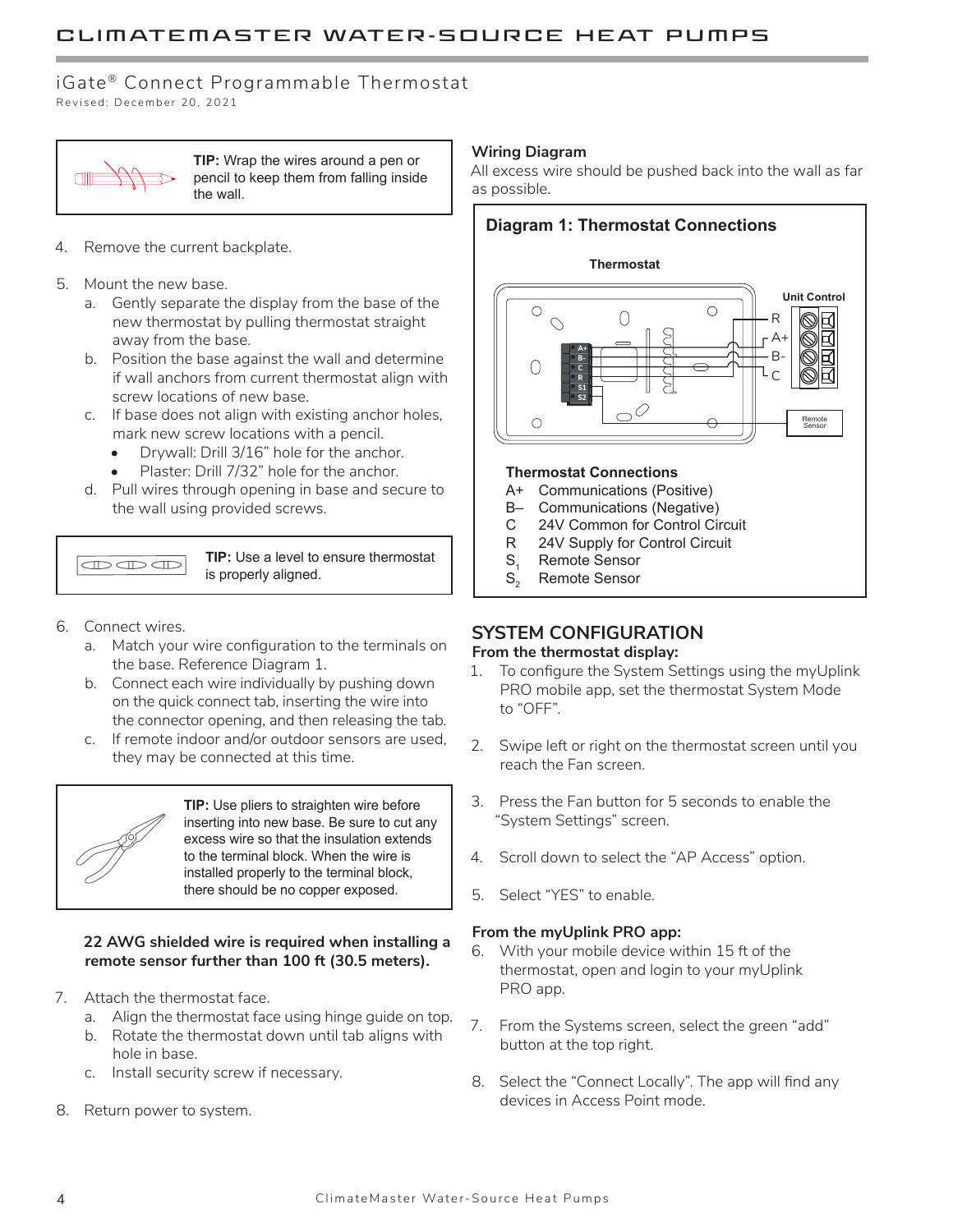#### iGate® Connect Programmable Thermostat Revised: December 20, 2021

- 9. Select the thermostat from the list of discovered devices.
- 10. Select Menu icon.
- 11. From the Main Menu, select each device to configure its settings.

Reference the Thermostat Settings and Equipment Settings sections for additional information.

12. When finished, cycle power to the thermostat to return to Station mode connecting to the internet through the user's Wi-Fi router.

The thermostat will automatically timeout of Access Point mode and return to Station mode after 2 hours.

### **THERMOSTAT SETTINGS**

#### **User Settings**

Available remotely (web/mobile) and at thermostat display.

| <b>User Setting</b>                                           | <b>Description</b>                                                                                                                | <b>Range/Options</b>                             | <b>Default</b>   |
|---------------------------------------------------------------|-----------------------------------------------------------------------------------------------------------------------------------|--------------------------------------------------|------------------|
| <b>Thermostat Name</b>                                        | 16 character text input                                                                                                           | Configures the<br>thermostat's<br>displayed name |                  |
| <b>Touch Volume</b>                                           | Configure the sound made when touching the thermostat.                                                                            | Off, Click, Beep                                 | Click            |
| <b>Auto Daylight Savings</b><br>Time                          | Configures automatic Daylight-Saving Time change in the thermostat.                                                               | Disabled, Enabled                                | Enabled          |
| Security                                                      | Restricts access requiring the user to enter a 4-digit security PIN.                                                              | Disabled, Enabled                                | <b>Disabled</b>  |
| Security PIN (requires<br>Security to be enabled)             | 4-digit security PIN for restricting access.                                                                                      | 0000-9999                                        |                  |
| <b>Active Backlight</b>                                       | Adjusts the backlight intensity when the thermostat is in an active state (being<br>accessed or viewed by the end user).          | $10\% - 100\%$                                   | 75%              |
| Standby Backlight                                             | Adjusts the backlight intensity when the thermostat is in a dormant state (not<br>being accessed or viewed by the end user).      | $0\% - 25\%$                                     | 25%              |
| Active to Standby Timer<br>(Screen Timeout)                   | Maximum amount of time the backlight stays active when no activity is sensed<br>at the thermostat.                                | 5 to 30 seconds, in 5<br>second intervals        | 15 seconds       |
| Programming                                                   | Programming feature to set the time, heat setting, cool setting, and fan<br>operation for each program schedule event of the day. | Non-programmable,<br>Programmable                | Non-Programmable |
| # Program Day Parts<br>(requires Programming to<br>be enable) | Configures the number of program schedule event each day.                                                                         | 2, 4                                             |                  |

With Security enabled, after 5 failed attempts, a notification is sent to the registered owner of the thermostat through Wi-Fi. More unlock attempts are blocked for 15 minutes.

The program schedule can only be viewed from the thermostat screen. Permanent program schedule changes require the myUplink app.

Available at thermostat display.

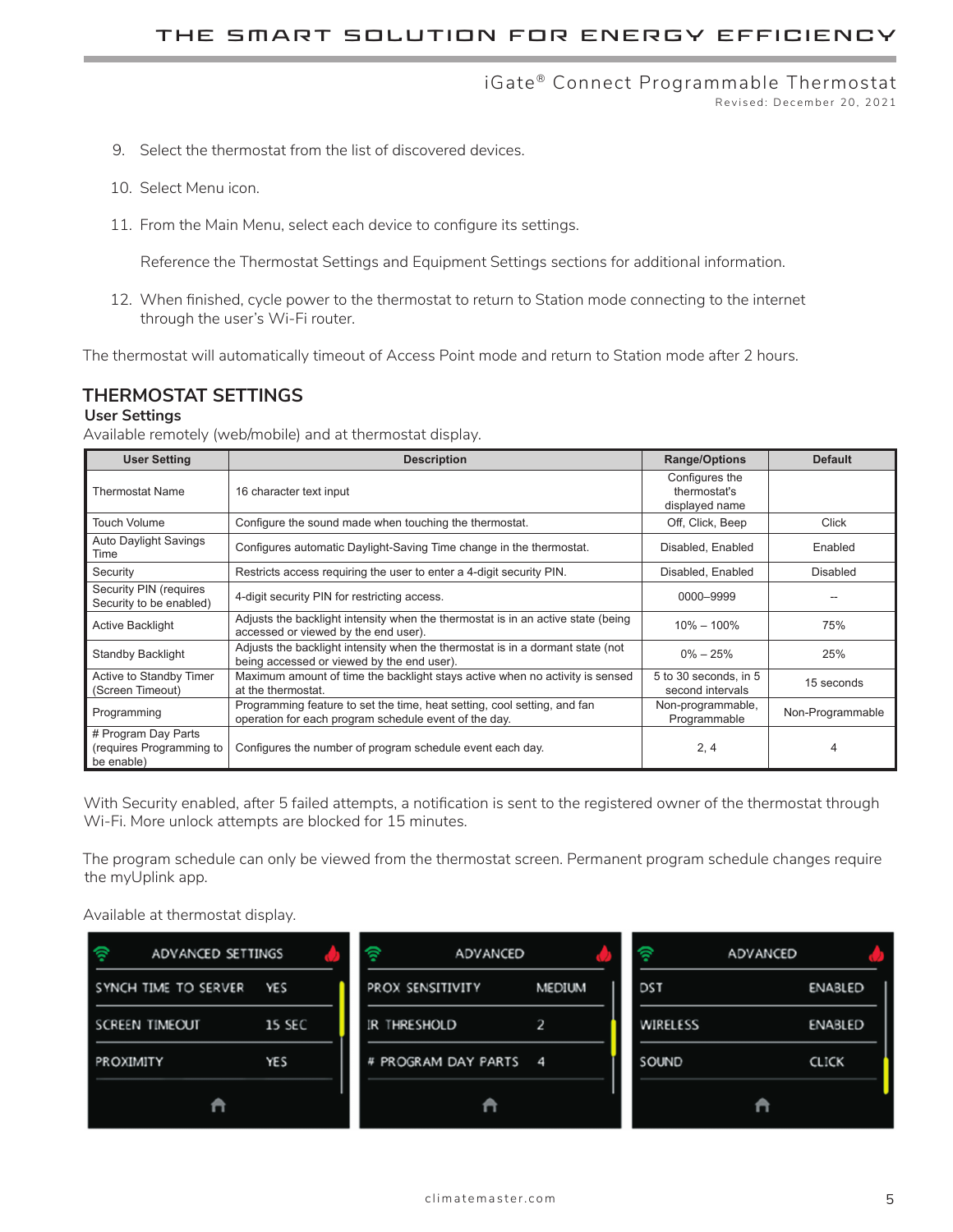### iGate® Connect Programmable Thermostat

Revised: December 20, 2021

| <b>User Setting</b>          | <b>Description</b>                                                                                                                                                                    | <b>Range/Options</b> | <b>Default</b> |
|------------------------------|---------------------------------------------------------------------------------------------------------------------------------------------------------------------------------------|----------------------|----------------|
| Sync Time to Server          | Sync time and date with cloud server based on thermostat location, which is<br>determined by your mobile app or ISP during setup.                                                     | No. Yes              | Yes            |
| Proximity                    | Configure proximity sensing that changes the screen backlighting from<br>Standby to Active when a person is sensed in front of the thermostat.                                        | No. Yes              | Yes            |
| <b>Proximity Sensitivity</b> | Configure the proximity sensing feature. Increasing the sensitivity increases<br>the range the sensor can detect presence, but also increases the possibility of<br>a false presence. | High, Medium, Low    | Medium         |
| Wireless                     | Configures Wi-Fi functionality of the thermostat.                                                                                                                                     | Enabled, Disabled    | Enabled        |

If disabled, then the Wi-Fi radio in this product is turned off and functions such as the following are not available - Sync Time to Server, Outdoor Temperature via Wi-Fi Geo location, Server & Wi-Fi Errors, Remote Access Services via App or Web.

Disabling this function after the thermostat has been set up and connected to the local Wi-Fi network, requires set up again using the mobile app.

#### **Alert Configuration**

| <b>Alert Setting</b> | <b>Description</b>                                                                | <b>Range/Options</b> | <b>Default</b> |
|----------------------|-----------------------------------------------------------------------------------|----------------------|----------------|
| Air Filter Reminder  | . Generates an alert that indicates it is time to clean or replace the system air | 0 – 15.000 hours, in | 3.000 hours    |
|                      | filter (equipment run time hours).                                                | 100-hour increments  |                |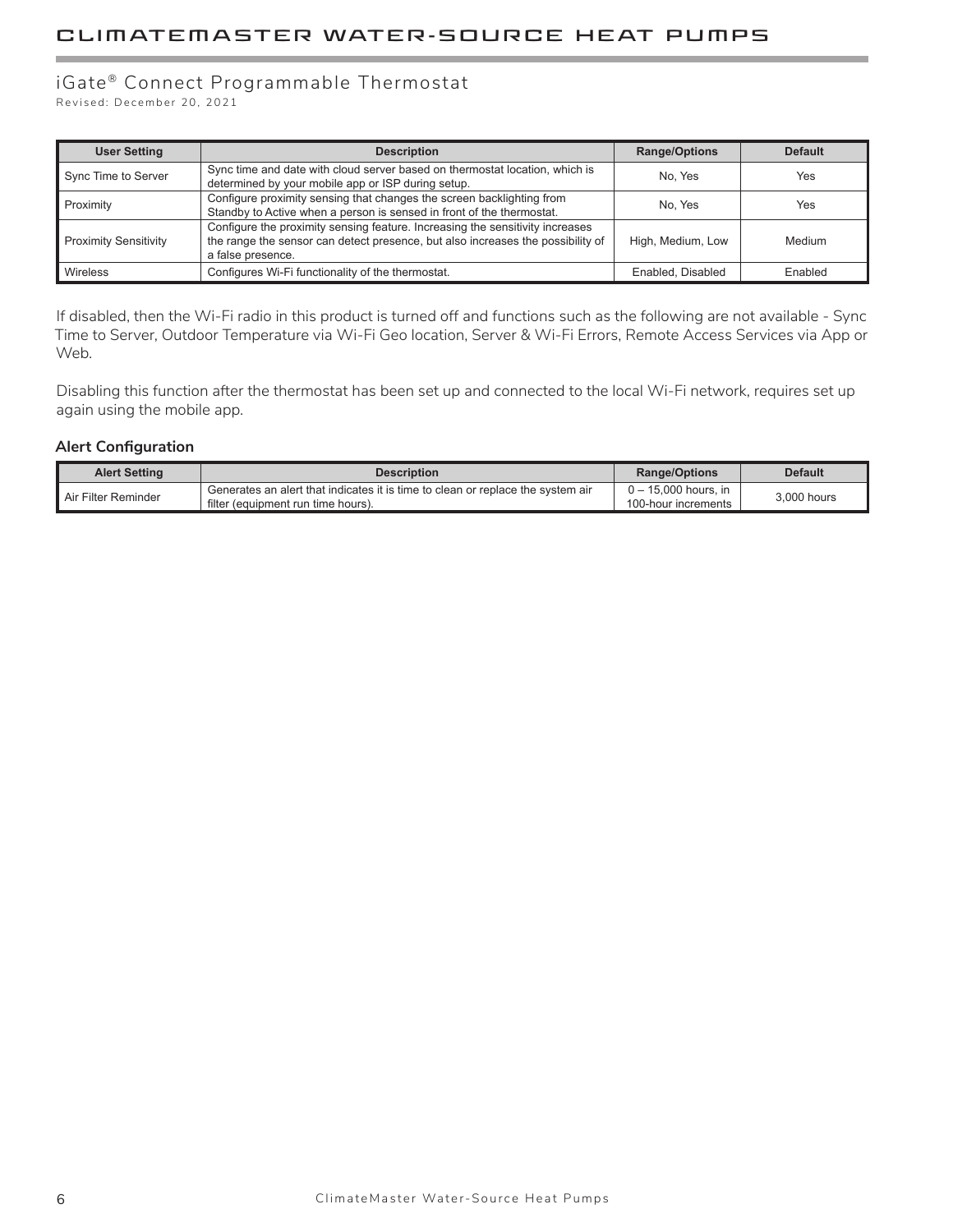# iGate<sup>®</sup> Connect Programmable Thermostat

Revised: December 20, 2021

#### **System Settings**

Reference the System Configuration section for information on accessing System Settings.

Available remotely (web/mobile) and at thermostat display.

| <b>System Setting</b>                                                                      | <b>Description</b>                                                                                                                                                                                                                                                                                                                                                                                                                                                                                                | <b>Range/Options</b>                                                                                                                                       | <b>Default</b>                     |
|--------------------------------------------------------------------------------------------|-------------------------------------------------------------------------------------------------------------------------------------------------------------------------------------------------------------------------------------------------------------------------------------------------------------------------------------------------------------------------------------------------------------------------------------------------------------------------------------------------------------------|------------------------------------------------------------------------------------------------------------------------------------------------------------|------------------------------------|
| Time Zone                                                                                  | Configures the time zone of the thermostat.                                                                                                                                                                                                                                                                                                                                                                                                                                                                       | Hawaii, Alaska,<br>Pacific, Mountain,<br>Central, Eastern,<br>Atlantic,<br>Newfoundland,<br>Pierre & Miquelon,<br>W. Greenland, E.<br>Greenland, Greenwich | Central                            |
| <b>Auxiliary Heat</b>                                                                      | Configures the auxiliary heat mode.                                                                                                                                                                                                                                                                                                                                                                                                                                                                               | Supplemental,<br>Emergency, None                                                                                                                           | Supplemental                       |
| <b>Auto Mode Allowed</b>                                                                   | Automatically switch from heating to cooling to maintain the temperature<br>between the setpoints.                                                                                                                                                                                                                                                                                                                                                                                                                | Yes, No                                                                                                                                                    | Yes                                |
| <b>Application Mode</b>                                                                    | Configures the application of the thermostat.                                                                                                                                                                                                                                                                                                                                                                                                                                                                     | Commercial,<br>Residential                                                                                                                                 | Residential                        |
| <b>Hold Action</b>                                                                         | Select how long the iGate® Connect thermostat will hold the new temperature<br>before reverting to the regular program.                                                                                                                                                                                                                                                                                                                                                                                           | 1 Hour, 2 Hours, 3<br>Hours, 4 Hours, 5<br>Hours, 6 Hours, Until<br>Next Prog Event                                                                        | 2 hours                            |
| <b>Temperature Display</b>                                                                 | Configures the temperature scale.                                                                                                                                                                                                                                                                                                                                                                                                                                                                                 | Fahrenheit, Celsius                                                                                                                                        | Fahrenheit                         |
| <b>Smart Recovery (requires</b><br>Programming to be<br>enabled)                           | Transitions the conditioned space from one programmable temperature period<br>to the next with 1°F increments of the heating setpoint or with 1°F decrements<br>of the cooling setpoint, so that by the time the next period starts, the setpoints<br>are at the desired temperature. The purpose of the gradual transition is to use<br>less energy by preventing staging up (because of a higher demand) to higher<br>stages. The transitions occur in a linear fashion over the smart recovery time<br>period. | No, 30 minutes, 60<br>minutes, 90 minutes                                                                                                                  | 30 minutes                         |
| <b>Temperature Offset</b>                                                                  | Allows for calibration of the temperature sensor by the selected amount.                                                                                                                                                                                                                                                                                                                                                                                                                                          | $-5^{\circ}$ F to +5 $^{\circ}$ F, in 1 $^{\circ}$ F<br>increments<br>(-2.5°C to +2.5°C, in<br>0.5°C increments)                                           | $0^{\circ}$ F (0 $^{\circ}$ C)     |
| <b>Humidity Offset</b>                                                                     | Allows for calibration of the humidity sensor by the selected amount.                                                                                                                                                                                                                                                                                                                                                                                                                                             | -9% to +9% in 1%<br>increments                                                                                                                             | 0%                                 |
| <b>Remote Sensor</b>                                                                       | Configure the application of the remote sensor input.                                                                                                                                                                                                                                                                                                                                                                                                                                                             | None, Space,<br>Outdoor, Average,<br>Occupancy                                                                                                             | None                               |
| <b>Humidity Control</b>                                                                    | Determines available humidity mode(s).                                                                                                                                                                                                                                                                                                                                                                                                                                                                            | Humidification,<br>Dehumidification,<br>Both, None                                                                                                         | Dehumidificaton                    |
| Maximum Heat Setpoint                                                                      | Maximum heating setpoint available on the Heat Setpoint Wheel and the<br>maximum heating setpoint that can be used during the occupied program<br>schedule.                                                                                                                                                                                                                                                                                                                                                       | 50°F to 88°F, in 1°F<br>increments<br>(10°C to 31°C, in<br>0.5°C increments)                                                                               | 88°F (31°C)                        |
| Minimum Cool Setpoint                                                                      | Minimum cooling setpoint that is available on the Cool Setpoint Wheel and<br>the minimum cooling setpoint that can be used during the occupied program<br>schedule.                                                                                                                                                                                                                                                                                                                                               | 52°F to 90°F, in 1°F<br>increments<br>(11°C to 32°C, in<br>0.5°C increments)                                                                               | $65^{\circ}$ F (18.5 $^{\circ}$ C) |
| Occupancy Input<br>(requires Remote Sensor<br>set to Occupancy and<br>Programming enabled) | Configures the interpretation of a short detected on the Remote Sensor input<br>(for the duration of 2 to 5 seconds).                                                                                                                                                                                                                                                                                                                                                                                             | Occupied, Unoccupied                                                                                                                                       | Occupied                           |
| Line Frequency                                                                             | Configures the operational timers within the thermostat to ensure timing<br>accuracy.                                                                                                                                                                                                                                                                                                                                                                                                                             | 50 Hz, 60 Hz                                                                                                                                               | 60 Hz                              |

Starting a temporary hold in the middle of a smart recovery, the setpoints of the temporary hold are used. If a temporary hold is already active during the time that smart recovery would have been started, a smart recovery does not start. If the temporary hold ends in the middle of what would have been a smart recovery, the smart recovery starts where it would have been in the linear progression at the same time as when the temporary hold was not active.

If Remote Sensor configured to None or Space, the outdoor temperature is acquired by Wi-Fi through the server, based on the location of the mobile device used to connect the thermostat to a router.

Remote Sensor option Occupancy requires programming to be enabled.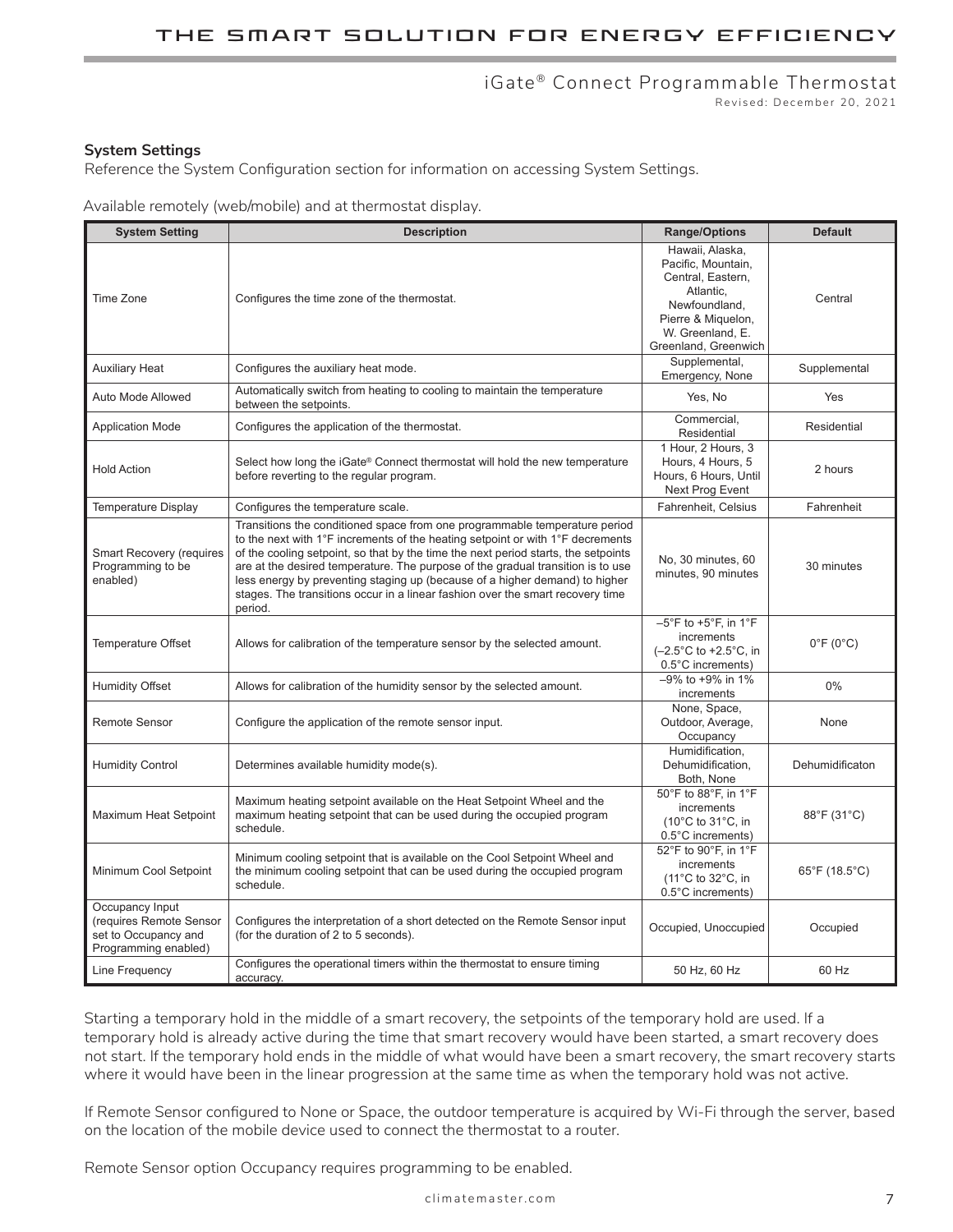## iGate® Connect Programmable Thermostat

Revised: December 20, 2021

Humidification logic will communicate a Humidification output when the space humidity is less than the setpoint (i.e., acts as a humidistat). When the Humidification output is active, the fan output will also be active. The Humidification output will not be communicated when the space humidity is above the setpoint.

Dehumidification logic will reduce the cooling airflow when the space humidity is greater than the setpoint to improve dehumidification (i.e., acts as a dehumidistat). The cooling airflow will not be reduced when the space humidity is below the setpoint.

Available at thermostat display.

| <b>System Setting</b>   | <b>Description</b>                                                                                                                                                                         | <b>Options</b> |
|-------------------------|--------------------------------------------------------------------------------------------------------------------------------------------------------------------------------------------|----------------|
| <b>AP Access</b>        | Enables access point mode for local<br>connection to the thermostat via the<br>myUplink PRO mobile application.                                                                            | Yes, Cancel    |
| Disconnect Wi-Fi        | Disconnects the thermostat from the<br>Wi-Fi network.                                                                                                                                      | Yes, Cancel    |
| <b>Restore Defaults</b> | Provides a means to reset all<br>thermostat settings back to their<br>factory defaults. Press and hold the<br>button for 5 seconds to initiate and<br>restore all system setting defaults. |                |

The thermostat will automatically timeout of Access Point mode and return to Station mode after 2 hours.

Disconnecting the Wi-Fi requires setting up the thermostat using the myUplink mobile application in order to reestablish Wi-Fi connectivity.

Disabling this function after the thermostat has been set up and connected to the local Wi-Fi network, requires set up again using the mobile app.

#### **EQUIPMENT SETTINGS Configuration**

#### Unit Configuration

The Unit Configuration settings allow the installer to configure the thermostat to the installed equipment.

Unit Configuration is only necessary when replacing a unit controller. The Unit Configuration settings are programmed at the factory when the unit is built.

| <b>Configuration Setting</b> | <b>Description</b>              |
|------------------------------|---------------------------------|
| Heat Pump Family             | Select the family of heat pump. |
| Heat Pump Size               | Select the unit model.          |
| <b>Blower Type</b>           | Select the blower type.         |

Capacity Configuration (applies to Trilogy units) Range for the capacity settings will depend on model selection.

| <b>Configuration Setting</b>       | <b>Description</b>                                                                                                                                                          |
|------------------------------------|-----------------------------------------------------------------------------------------------------------------------------------------------------------------------------|
| Minimum Heating Capacity           | Configures the minimum unit heating capacity.<br>When the space requires a heating capacity<br>below this setting the unit will cycle off.                                  |
| <b>Maximum Heating</b><br>Capacity | Configures the maximum unit heating<br>capacity. When the space requires a heating<br>capacity above this setting the unit will call for<br>auxiliary heat (if applicable). |
| Minimum Cooling Capacity           | Configures the minimum unit cooling capacity.<br>When the space requires a cooling capacity<br>below this setting the unit will cycle off.                                  |
| Maximum Cooling<br>Capacity        | Configures the maximum operational unit<br>cooling capacity.                                                                                                                |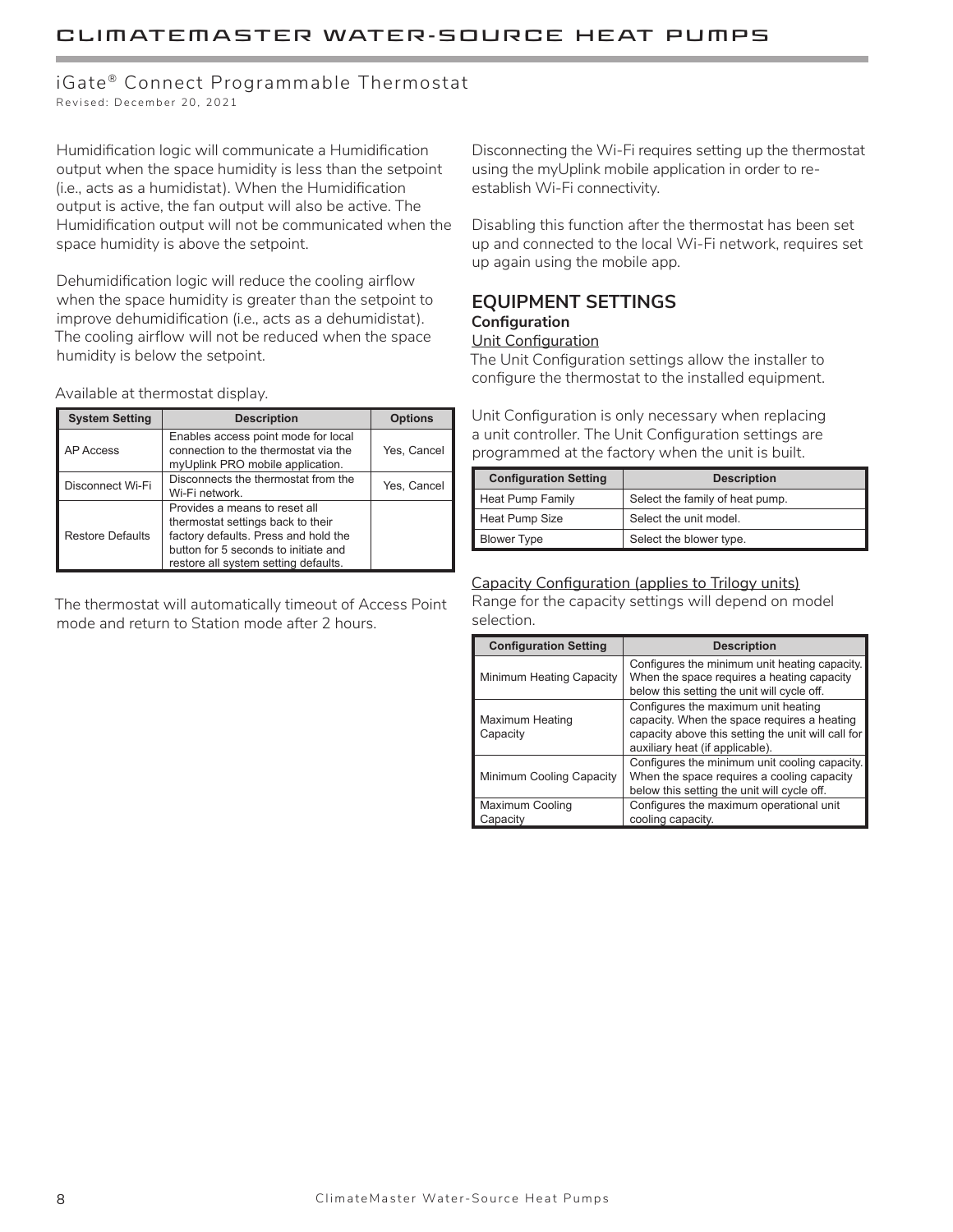### iGate® Connect Programmable Thermostat

Revised: December 20, 2021

### Threshold Configuration (applies to Trilogy units)

This section configures the temperature, time, and capacity thresholds associated with the heating, cooling, and hot water (if applicable) equipment. You must configure the Equipment settings before setting the thresholds. Only the applicable threshold settings will be displayed.

| <b>System Setting</b>                             | <b>Description</b>                                                                                                                                                                                                                                                                                                                                                                   | <b>Range/Options</b>                | <b>Default</b>  |
|---------------------------------------------------|--------------------------------------------------------------------------------------------------------------------------------------------------------------------------------------------------------------------------------------------------------------------------------------------------------------------------------------------------------------------------------------|-------------------------------------|-----------------|
| <b>Compressor Anticipator</b>                     | Configures the sensitivity of the thermostat to the space temperature. A<br>lower setting will cause the unit to respond more rapidly to changes in space<br>temperature. A higher setting will cause the unit to respond more slowly to<br>changes in space temperature.                                                                                                            | 1 to $10$                           | 5               |
| Cooling Hot Water<br>Cut Out                      | Determines the point at which the space cooling demand outpaces the ability of<br>the potable water heating mode to accept the heat of rejection from the cooling<br>mode when both are active at the same time. At this setting and above the heat<br>of rejection from the cooling mode will be sent to the source (ground loop).                                                  | 70% to 100%                         | 100%            |
| <b>Heating Hot Water</b><br>Cut Out               | Potable water heating normally takes priority over space heating. This setting<br>determines the point at which the space heating demand will take priority over<br>the potable water heating demand.                                                                                                                                                                                | 70% to 100%                         | 90%             |
| Auxiliary Heat Dead-Band                          | Configures the amount of space temperature droop allowed from the heating<br>setpoint at maximum unit capacity before allowing auxiliary heat for space<br>heating.                                                                                                                                                                                                                  | $0.0^{\circ}$ F to $5.0^{\circ}$ F  | $1.0^{\circ}$ F |
| Cooling Hot Water<br><b>Cut Out Offset</b>        | This setting establishes the maximum acceptable space temperature rise<br>during the cooling mode while the heat from the space is being rejected into<br>the potable hot water. If the space temperature rises more than this amount,<br>the potable water heating mode will be terminated and the cooling mode will<br>reject the heat from the space to the source (ground loop). | $0.5^{\circ}$ F to 1.5 $^{\circ}$ F | $0.5^{\circ}$ F |
| <b>Heating Hot Water</b><br><b>Cut Out Offset</b> | This setting establishes the maximum acceptable space temperature drop<br>during the potable hot water mode before the unit switches to the space<br>heating mode. If the space temperature drops more than this amount, the<br>potable water heating mode will be terminated and the space heating mode will<br>be activated.                                                       | $0.5^{\circ}$ F to 1.5 $^{\circ}$ F | $1.0^{\circ}$ F |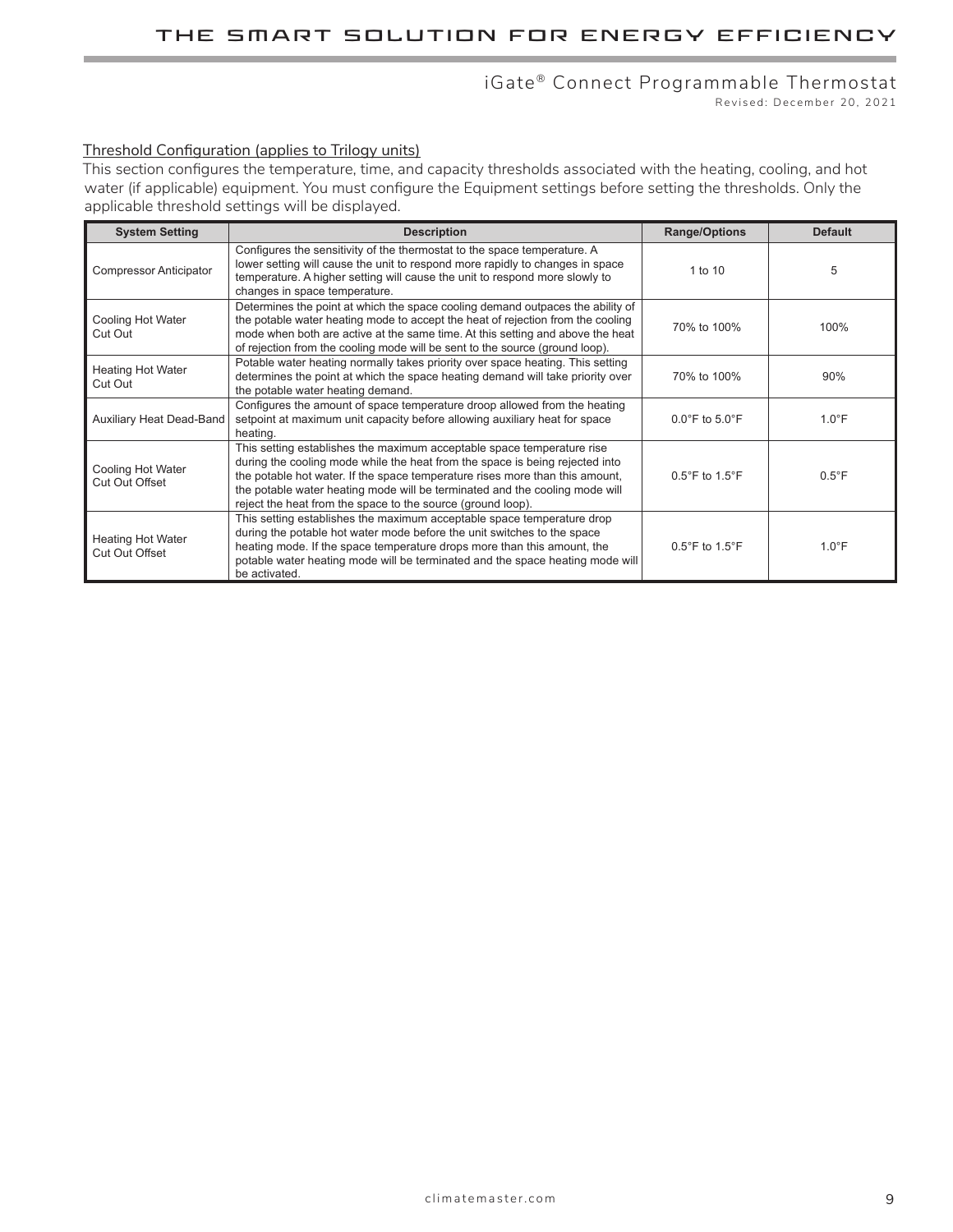### iGate® Connect Programmable Thermostat

Revised: December 20, 2021

### Airflow Configuration

Range for the airflow settings will depend on model and capacity selection (in 25 cfm increments).

| <b>Configuration Setting</b>                                            | <b>Description</b>                                                                                                                                                                                                                                                     |
|-------------------------------------------------------------------------|------------------------------------------------------------------------------------------------------------------------------------------------------------------------------------------------------------------------------------------------------------------------|
| Min Heating Airflow<br>(applies to Trilogy units)                       | Configures the unit airflow while operating at minimum capacity in the heating mode. The installer may wish to select<br>a higher cfm than the nominal cfm for this setting to ensure proper air movement during low-capacity operation.                               |
| Max Heating Airflow<br>(applies to Trilogy units)                       | Configures the unit airflow while operating at maximum capacity in the heating mode. The installer may wish<br>to select a lower cfm than the nominal cfm for this setting to avoid air velocity noise from the ductwork during<br>maximum capacity operation.         |
| <b>Min Cooling Airflow</b><br>(applies to Trilogy units)                | Configures the unit airflow while operating at minimum capacity in the cooling mode. The installer may wish to<br>select a higher cfm than the nominal 400 cfm/ton for this setting to ensure proper air movement during low-<br>capacity operation.                   |
| Max Cooling Airflow<br>(applies to Trilogy units)                       | Configures the unit airflow while operating at maximum capacity in the cooling mode. The installer may wish to<br>select a lower cfm than the nominal 400 cfm/ton for this setting to avoid air velocity noise from the ductwork during<br>maximum capacity operation. |
| Low Dehumidification Airflow<br>(applies to Trilogy units)              | Configures the unit airflow while operating at minimum capacity in the dehumidification mode.                                                                                                                                                                          |
| <b>High Dehumidification Airflow</b><br>(applies to Trilogy units)      | Configures the unit airflow while operating at maximum capacity in the dehumidification mode.                                                                                                                                                                          |
| Heat Stage 1 Airflow<br>(applies to Tranquility units)                  | Configures the unit airflow while operating at minimum capacity in the heating mode. The installer may wish to select<br>a higher cfm than the nominal cfm for this setting to ensure proper air movement during low-capacity operation.                               |
| <b>Heating Stage 2 Airflow</b><br>(applies to Tranquility units)        | Configures the unit airflow while operating at maximum capacity in the heating mode. The installer may wish<br>to select a lower cfm than the nominal cfm for this setting to avoid air velocity noise from the ductwork during<br>maximum capacity operation.         |
| <b>Auxiliary Heat Airflow</b><br>(applies to Tranquility units)         | Configures the unit airflow during the auxiliary heat mode (if applicable).                                                                                                                                                                                            |
| <b>Emergency Heat Airflow</b>                                           | Configures the unit airflow during the emergency heat mode (if applicable).                                                                                                                                                                                            |
| Cool Stage 1 Airflow<br>(applies to Tranquility units)                  | Configures the unit airflow while operating at minimum capacity in the cooling mode. The installer may wish to<br>select a higher cfm than the nominal 400 cfm/ton for this setting to ensure proper air movement during low-<br>capacity operation.                   |
| Cooling Stage 2 Airflow<br>(applies to Tranquility units)               | Configures the unit airflow while operating at maximum capacity in the cooling mode. The installer may wish to<br>select a lower cfm than the nominal 400 cfm/ton for this setting to avoid air velocity noise from the ductwork during<br>maximum capacity operation. |
| Cool Dehumidification Stage 1 Airflow<br>(applies to Tranquility units) | Configures the unit airflow while operating at minimum capacity in the dehumidification mode.                                                                                                                                                                          |
| Cool Dehumidification Stage 2 Airflow<br>(applies to Tranquility units) | Configures the unit airflow while operating at maximum capacity in the dehumidification mode.                                                                                                                                                                          |
| <b>Constant Fan Airflow</b>                                             | Configures the unit airflow while operating in the continuous fan mode.                                                                                                                                                                                                |
| Heat Off Delay                                                          | This setting determines whether (and how long) the blower will continue to operate after the compressor has<br>cycled off at the end of each heating cycle (0 seconds to 255 seconds, in 5 second increments).                                                         |
| Cool Off Delay                                                          | This setting determines whether (and how long) the blower will continue to operate after the compressor has<br>cycled off at the end of each cooling cycle (0 seconds to 255 seconds, in 5 second increments).                                                         |

### Loop Configuration

Configures the internal vFlow device to the application. The vFlow device will adjust the flow to maintain the selected temperature difference (Delta T) between the entering and leaving water for the active operating mode.

| <b>System Setting</b> | <b>Description</b>                                                                                                                                                                                                                                                 | <b>Range/Options</b>                                                                                                   | <b>Default</b>      |
|-----------------------|--------------------------------------------------------------------------------------------------------------------------------------------------------------------------------------------------------------------------------------------------------------------|------------------------------------------------------------------------------------------------------------------------|---------------------|
| Loop Configuration    | Selects the type of internal flow device.                                                                                                                                                                                                                          | None.<br>Variable Speed Pump,<br><b>Modulating Valve</b>                                                               | Variable Speed Pump |
| Loop Option           | Configures the application for the loop.                                                                                                                                                                                                                           | Single system (one<br>unit, one loop),<br>Parallel system<br>(multiple units, one<br>common loop, parallel<br>pumping) | Single system       |
| Heating Delta T       | Sets the source water flow rate for the heating mode. The variable speed pump<br>or motorized valve will adjust the source water flow to maintain the selected<br>temperature difference between the entering and leaving source water during<br>the heating mode. | $5.0^{\circ}$ F to $12.0^{\circ}$ F                                                                                    | $6.0^{\circ}$ F     |
| Cooling Delta T       | Sets the source water flow rate for the cooling mode. The variable speed pump<br>or motorized valve will adjust the source water flow to maintain the selected<br>temperature difference between the entering and leaving source water during<br>the cooling mode. | $9.0^{\circ}$ F to $20.0^{\circ}$ F                                                                                    | $10.0^{\circ}$ F    |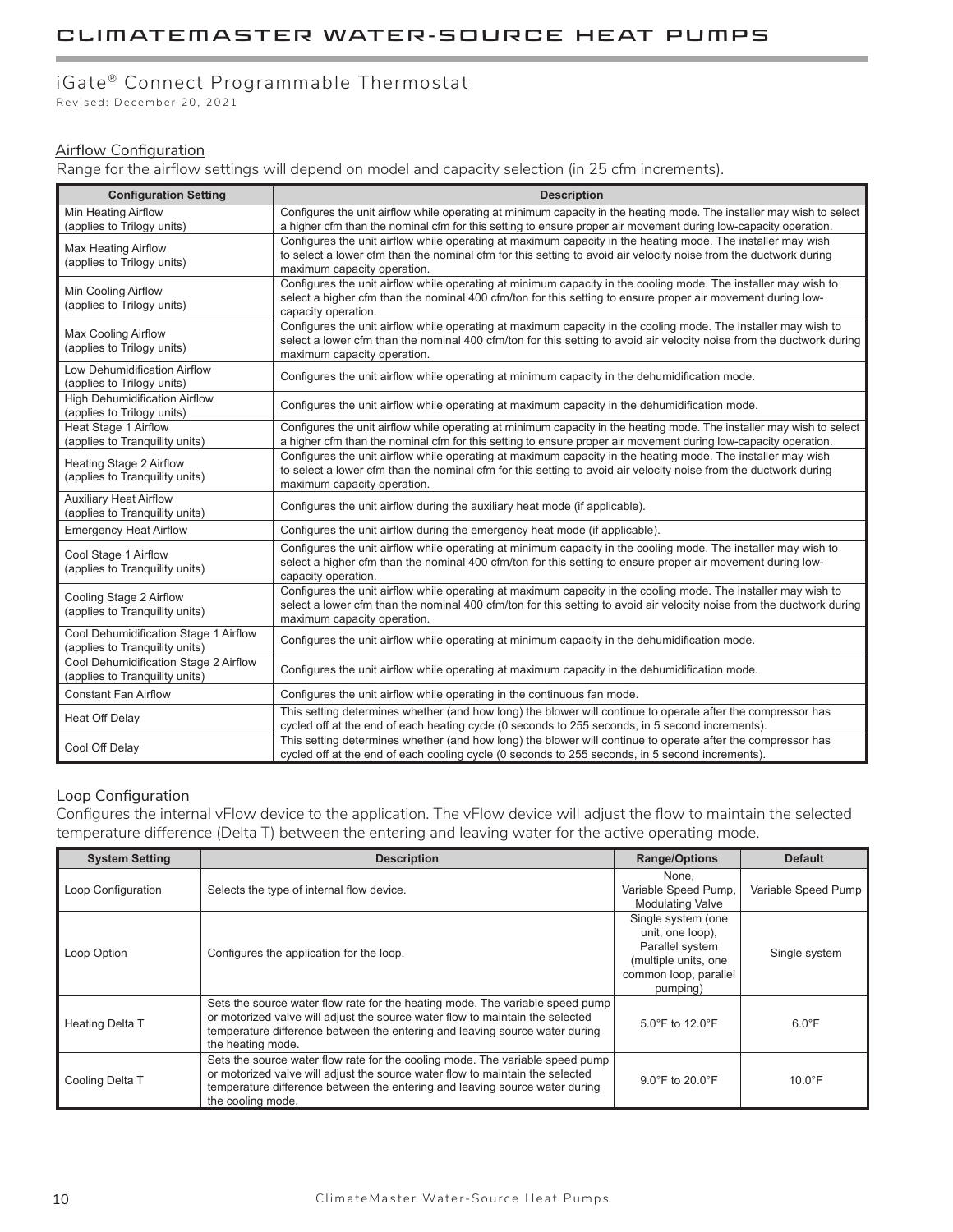### iGate ® Connect Programmable Thermostat

Revised: December 20, 2021

### **Option Configuration**

| <b>System Setting</b>                                       | <b>Description</b>                                                                        | <b>Range/Options</b>  | <b>Default</b>     |
|-------------------------------------------------------------|-------------------------------------------------------------------------------------------|-----------------------|--------------------|
| Compressor ASCD<br>(Anti-Short Cycle Delay)                 | Configures the minimum amount of time the compressor will remain off<br>between cycles.   | 5 to 8 minutes        | 5 minutes          |
| <b>Motorized Valve</b><br>(applies to Tranquility)          | Configures the control to delay the compressor start until the valve is fully open.       | Off. On               | Off                |
| Over/Under Voltage<br>Detection<br>(applies to Tranquility) | Configure the over/under voltage detection.                                               | Enabled, Disabled     | Enabled            |
| Source Antifreeze<br>(if applicable)                        | Configures the low temperature protection setting for the source water heat<br>exchanger. | No - 30°F. Yes - 10°F | $No - 30^{\circ}F$ |

Over/Under Voltage condition exists when the control voltage is outside the range of 18VAC to 31.5VAC.

#### DHW Pump Configuration

| <b>System Setting</b>                                             | <b>Description</b>                                                                                                                                                                                                                                                           | <b>Range/Options</b>                 | <b>Default</b>  |
|-------------------------------------------------------------------|------------------------------------------------------------------------------------------------------------------------------------------------------------------------------------------------------------------------------------------------------------------------------|--------------------------------------|-----------------|
| Water Heating Delta T<br>q (applies to SmartTank<br>Water Heater) | Sets the potable water flow rate for the water heating mode. The variable<br>speed potable water pump will adjust the potable water flow to maintain the<br>selected temperature difference between the entering and leaving potable<br>water during the water heating mode. | $8.0^{\circ}$ F to 12.0 $^{\circ}$ F | $8.0^{\circ}$ F |

### Smart Tank Configuration (applies to Trilogy)

Configure the hot water mode settings.

| <b>System Setting</b>     | <b>Description</b>                                                                                                                                                                                                                                                                                                                                                                                                                                     | <b>Range/Options</b>                                                 | <b>Default</b>    |
|---------------------------|--------------------------------------------------------------------------------------------------------------------------------------------------------------------------------------------------------------------------------------------------------------------------------------------------------------------------------------------------------------------------------------------------------------------------------------------------------|----------------------------------------------------------------------|-------------------|
| Hot Water Efficiency      | When Hot Water Efficiency is enabled (ON) the AWS backup electric elements<br>will operate when the connected heat pump is locked out or when the heat<br>pump cannot keep up with the household hot water demand. When Hot Water<br>Efficiency is disabled (OFF) the iGate Smart Tank electric elements will engage<br>sooner when the connected heat pump is locked out or when the heat pump<br>cannot keep up with the household hot water demand. | Efficiency, Comfort                                                  | Efficiency        |
| Hot Water Mode            | Determines the heat source for your hot water.                                                                                                                                                                                                                                                                                                                                                                                                         | Off, Heat Pump,<br><b>Emergency Heat</b><br>(electric tank elements) | Off               |
| <b>Hot Water Setpoint</b> | Establishes the set point for your hot water.                                                                                                                                                                                                                                                                                                                                                                                                          | 50.0°F to 135.0°F                                                    | $120.0^{\circ}$ F |
| HW Heat Dead Band         | Configures the amount of droop allowed from the potable hot water setpoint<br>before activating water heating.                                                                                                                                                                                                                                                                                                                                         | 10.0 $\degree$ F to 25.0 $\degree$ F                                 | $15.0^{\circ}$ F  |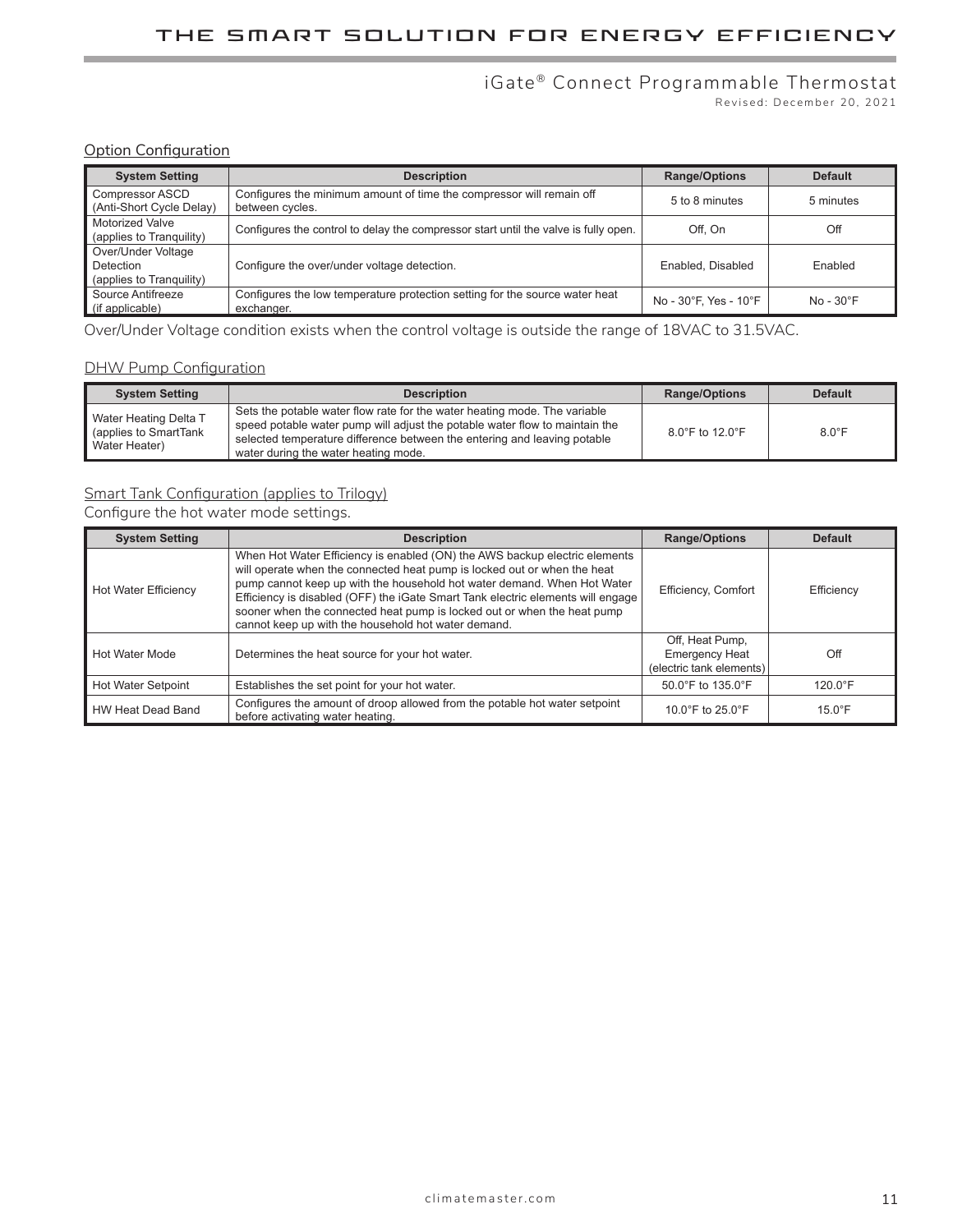### iGate® Connect Programmable Thermostat

Revised: December 20, 2021

#### **Unit Manual Operation**

Manual Operation mode allows the service technician to manually command operation for operating mode, any of the thermostat outputs, blower speed, as well as pump speed or valve position to aid in troubleshooting. Available data will depend on the unit/model installed.

| <b>Manual Setting</b>             | <b>Description</b>                                                           | <b>Options</b>                                                                          |
|-----------------------------------|------------------------------------------------------------------------------|-----------------------------------------------------------------------------------------|
| <b>Field Test Mode</b>            |                                                                              | Enabled, Disabled                                                                       |
| <b>Operating Mode</b>             | Selects the manual mode of<br>operation.                                     | Standby, Const Fan,<br>Cooling, Heating, Aux<br>Heat, EM Heat, Hot<br>Water, Cooling/HW |
| Thermostat<br>Outputs             | Selects the manual output of<br>the thermostat. (Applies to<br>Tranquility.) | Y1, Y2, W, O, G, H, DH                                                                  |
| <b>ECM Target</b><br>Airflow      | Configures the target airflow<br>during manual operation.                    | Range will depend on<br>unit model                                                      |
| <b>ECM Blower</b><br>Speed        | Displays current ECM motor<br>rpm.                                           |                                                                                         |
| Loop Pump<br>Speed                | Sets loop pump speed.                                                        | 0% to 100%.<br>Default - 41%                                                            |
| DHW Pump<br>Speed                 | Sets DHW pump speed.                                                         | 0% to 100%.<br>Default - 0%                                                             |
| Compressor<br><b>Actual Speed</b> | Current compressor speed in<br>rps (revolutions per second).                 |                                                                                         |

The ECM Airflow adjustment will not be present if the connected communicating control is not configured for Blower type = ECM.

The Pump Speed adjustment will not be present if the connected communicating control is not configured for Loop Configuration = Pump.

The Valve Position adjustment will not be present if the connected communicating control is not configured for Loop Configuration = Valve.

#### **Clear Fault History**

Clear Fault history will clear all fault codes stored in the thermostat as well as the fault history in any connected communicating controls.

#### **Operating Information**

The Diagnostics data set allows the service technician to view the real time status of all physical inputs, switches, temperature sensor readings, as well as the operational status of the heat pump from the myUplink mobile app and web portal. Available data will depend on the unit/ model installed.

#### Compressor Diagnostics

| Data                                  | Unit | <b>Description</b>                                                 |
|---------------------------------------|------|--------------------------------------------------------------------|
| Compressor<br>Current                 | A    | Current compressor amperage.                                       |
| Compressor<br>DC Voltage              | V    | Current DC bus voltage from the inverter.                          |
| Compressor<br><b>Heat Sink</b>        | F    | Current temperature of the inverter heat sink.                     |
| Compressor<br><b>Input Power</b>      | W    | Current power consumption of the compressor.                       |
| Compressor<br><b>Inverter Current</b> | A    | Current amperage draw of the inverter.                             |
| Compressor<br>Speed                   | rps  | Current compressor speed.                                          |
| Unit Capacity                         | %    | Current operating capacity as a percentage of<br>the max capacity. |

#### Blower Diagnostics

| <b>Data</b>                        | <b>Unit</b> | <b>Description</b>                                |
|------------------------------------|-------------|---------------------------------------------------|
| <b>ECM Blower</b><br>Power         | W           | Instantaneous power consumption of the<br>blower. |
| <b>ECM Blower</b><br>Speed         | rpm         | Current blower speed.                             |
| <b>ECM Target</b><br>Airflow       | cfm         | Current blower target airflow.                    |
| <b>Entering Air</b><br>Temperature | F           | Current temperature of the air entering the unit. |
| Leaving Air<br>Temperature         | F           | Current temperature of the air leaving the unit.  |

#### Loop Diagnostics

| <b>Data</b>                          | <b>Unit</b>   | <b>Description</b>                                                                     |
|--------------------------------------|---------------|----------------------------------------------------------------------------------------|
| A1 Analog<br>Output                  | V             | Current voltage output at the configurable<br>analog output. (Applies to Tranquility.) |
| A2 Analog<br>Output                  | $\vee$        | Current voltage output at the configurable<br>analog output. (Applies to Tranquility.) |
| <b>Entering Water</b><br>Temperature | F             | Current temperature of the water entering the<br>source heat exchanger.                |
| Leaving Water<br>Temperature         | F             | Current temperature of the water leaving the<br>source heat exchanger.                 |
| Loop Pump<br>Feedback                | $\frac{0}{0}$ | Current feedback signal of the loop pump.                                              |
| Loop Pump<br>Flow Rate               | gpm           | Current source flow rate.                                                              |
| Loop Pump<br>Power                   | W             | Instantaneous power consumption of the loop<br>pump.                                   |
| Loop Pump<br>Speed                   | $\%$          | Current speed of the loop pump.                                                        |
| <b>Water Pressure</b>                | psi           | Current pressure of the water as it leaves the<br>source heat exchanger.               |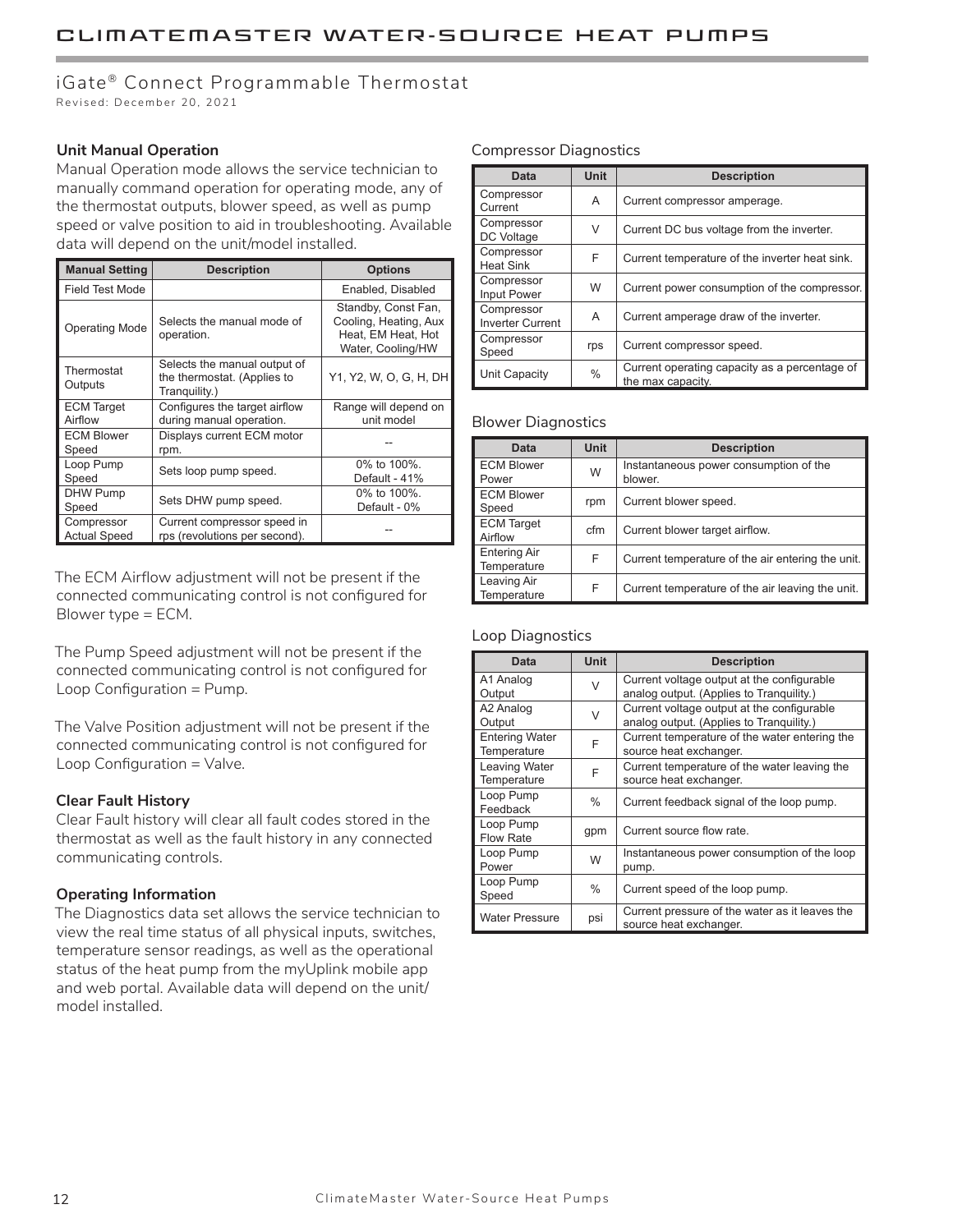# iGate<sup>®</sup> Connect Programmable Thermostat

### Revised: December 20, 2021

### Refrigerant Diagnostics

| Data                                                 | <b>Unit</b> | <b>Description</b>                                                                                                             |
|------------------------------------------------------|-------------|--------------------------------------------------------------------------------------------------------------------------------|
| Air Coil Liquid<br>Temperature                       | F           | Current temperature of the refrigerant liquid<br>line between the air coil and the electronic<br>expansion valve.              |
| Air Coil Vapor<br>Temperature                        | F           | Current temperature of the refrigerant vapor<br>line between the heat/cool reversing valve and<br>the air coil.                |
| Compressor<br>Discharge<br>Pressure                  | psi         | Current refrigerant discharge pressure.                                                                                        |
| Compressor<br>Discharge<br>Saturation<br>Temperature | F           | Current saturation temperature of the<br>refrigerant discharge pressure.                                                       |
| Compressor<br>Discharge<br>Superheat<br>Temperature  | F           | Current calculation of superheat temperature<br>at the discharge of the compressor.                                            |
| Compressor<br>Discharge<br>Temperature               | F           | Current temperature of the compressor<br>discharge line.                                                                       |
| Compressor<br>Subcool<br>Temperature                 | F           | Current calculation of subcool temperature at<br>the liquid line of the compressor.                                            |
| Compressor<br><b>Suction Pressure</b>                | psi         | Current refrigerant suction pressure.                                                                                          |
| Compressor<br>Suction<br>Saturation<br>Temperature   | F           | Current saturation temperature of the<br>refrigerant suction pressure.                                                         |
| Compressor<br>Suction<br>Superheat<br>Temperature    | F           | Current calculation of superheat at the suction<br>to the compressor.                                                          |
| Compressor<br>Suction<br>Temperature                 | F           | Current temperature of the compressor suction<br>line.                                                                         |
| <b>HW Coil Liguid</b><br>Temperature                 | F           | Current temperature of the refrigerant liquid<br>line leaving the potable water heat exchanger.                                |
| Water Coil Liquid<br>Temperature                     | F           | Current temperature of the refrigerant liquid<br>line between the source heat exchanger and<br>the electronic expansion valve. |
| Water Coil Vapor<br>Temperature                      | F           | Current temperature of the refrigerant vapor<br>line between the heat/cool reversing valve and<br>the source heat exchanger.   |

#### Refrigerant Valve Diagnostics

| Data                                          | <b>Description</b>                                                                                                 |
|-----------------------------------------------|--------------------------------------------------------------------------------------------------------------------|
| RV1 Status (QE<br>models only)                | Status of the RV1 (potable water heating) reversing<br>valve.                                                      |
| <b>RV2 Status</b>                             | Status of the RV2 (heat/cool) reversing valve.                                                                     |
| Water Coil EEV1<br><b>Status</b>              | Status of the heating electronic expansion valve.                                                                  |
| Water Coil EEV1<br>Position                   | Current position of the heating electronic expansion<br>valve in steps.<br>$(0 = fully closed, 1040 = fully open)$ |
| Air Coil EEV2<br>Status (QE<br>models only)   | Status of the cooling electronic expansion valve.                                                                  |
| Air Coil EEV2<br>Position (QE<br>models only) | Current position of the cooling electronic expansion<br>valve in steps.<br>(0=fully closed, 1040 = fully open)     |

#### Miscellaneous Diagnostics

| Data                                  | Unit   | <b>Description</b>                                                                                                                        |
|---------------------------------------|--------|-------------------------------------------------------------------------------------------------------------------------------------------|
| Control Voltage                       | V      | Unit's control voltage.                                                                                                                   |
| <b>Cabinet Ambient</b><br>Temperature | F      | Ambient temperature in the unit's compressor<br>section.                                                                                  |
| Heat of<br>Extraction/<br>Rejection   | Btu/hr | Current calculation of heat of extraction<br>(heating) or heat of rejection (cooling) to/from<br>the loop depending on mode of operation. |

#### Hot Water Diagnostics (If Available)

| Data                                                                 | <b>Unit</b> | <b>Description</b>                                               |
|----------------------------------------------------------------------|-------------|------------------------------------------------------------------|
| Control Voltage                                                      | V           | Hot water tank's control voltage.                                |
| <b>Element Relay</b><br><b>Status</b>                                |             | Status of the hot water element relays.                          |
| <b>Hot Water</b><br>Temperature/<br><b>Upper Tank</b><br>Temperature | F           | Current temperature at the upper element of<br>the storage tank. |
| Lower Tank<br>Temperature                                            | F           | Current temperature at the lower element of<br>the storage tank. |

#### Hot Water Pump Diagnostics (If Available)

| Data                                                     | <b>Unit</b> | <b>Description</b>                                                                                                          |
|----------------------------------------------------------|-------------|-----------------------------------------------------------------------------------------------------------------------------|
| Hot Water Pump<br>Speed                                  | $\%$        | Current speed of the DHW pump.                                                                                              |
| Hot Water Pump<br>Power                                  | W           | Instantaneous power consumption of the DHW<br>pump.                                                                         |
| <b>Hot Water Flow</b><br>Rate                            | qpm         | DHW flow rate.                                                                                                              |
| <b>Hot Water</b><br><b>Entering Water</b><br>Temperature | F           | Temperature of the potable hot water entering<br>the potable hot water heat exchanger.                                      |
| <b>Hot Water</b><br>Leaving Water<br>Temperature         | F           | Temperature of the potable hot water leaving<br>the potable hot water heat exchanger,<br>returning to the iGate Smart Tank. |

### Dip Switch Settings

| <b>System</b><br><b>Setting</b> | <b>Description</b>          | <b>Range/Options</b>                   | <b>Default</b> |
|---------------------------------|-----------------------------|----------------------------------------|----------------|
| Dip switch<br>SW1-1             | Modbus Communications.      | Modbus Master,<br>Modbus Slave         |                |
| Dip switch<br>SW1-2             | Diagnostic Communications.  | Diagnostic Master,<br>Diagnostic Slave |                |
| Dip switch<br>SW1-3             | ACC K3 (ACC1) Relay Tracks. | Compressor,<br><b>Blower</b>           |                |
| Dip switch<br>SW1-4             | ACC K4 (ACC2) Relay Tracks. | Compressor,<br><b>Blower</b>           |                |
| Dip switch<br>SW1-5             | ACC K7 Tracks.              | Compressor,<br><b>Blower</b>           |                |
| Dip switch<br>l SW1-6           | Hot Water Heat Exchanger.   | Enable, Disable                        |                |

The unit control dip switch settings cannot be changed from the web, mobile, or thermostat display.

#### **Fault History**

Fault History stores and displays the five most recent fault or warning codes for the connected communicating control.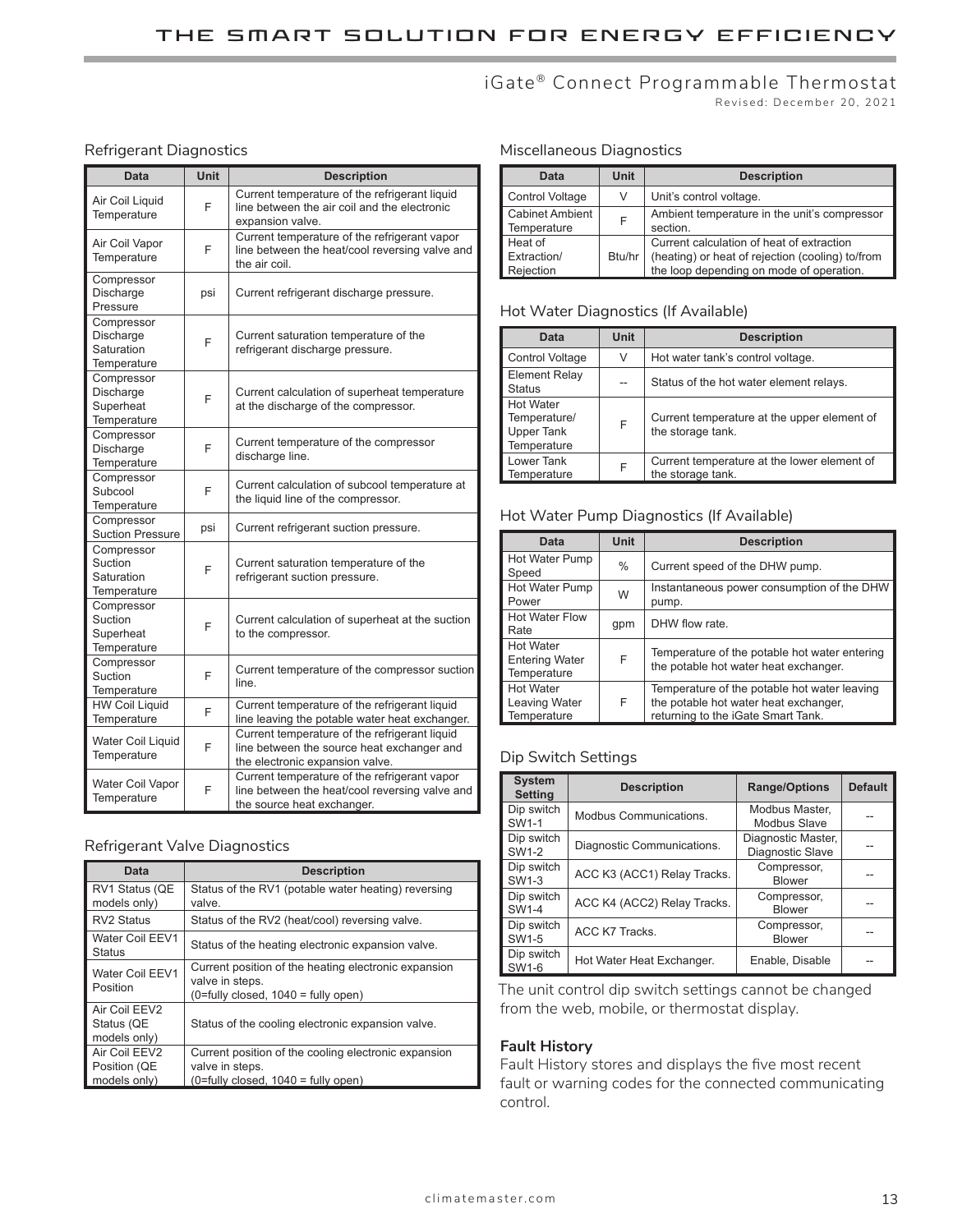### iGate® Connect Programmable Thermostat

Revised: December 20, 2021

### **NOTIFICATIONS**

The iGate® Connect thermostat can generate alerts if the temperature in the home goes over or under a pre– programmed level. This protects the home from damage due to freezing and/or excessive heat.

Alert/Fault information, along with optional technician contact information will be displayed on the thermostat display. If the homeowner registers the thermostat, the alert will be emailed, notification sent in the mobile application, and be displayed in the web portal.

| <b>Alert</b>                  | <b>Condition</b>                                                                                |  |
|-------------------------------|-------------------------------------------------------------------------------------------------|--|
| ID Temp Sensor High           | Indoor temperature reading > 122°F                                                              |  |
| ID Temp Sensor Low            | Indoor temperature reading $\leq$ 0°F<br>Indoor temperature reading not available               |  |
| Remote Sensor High            | Remote temperature reading > 122°F                                                              |  |
| <b>Remote Sensor Low</b>      | Remote temperature reading $\leq 0$ °F                                                          |  |
| Hum Temp Sensor High          | Humidity temperature reading $>122^{\circ}$ F                                                   |  |
| Hum Temp Sensor Low           | Humidity temperature reading $\leq 0^\circ$ F                                                   |  |
| ID Temp Range High            | Indoor Temperature reading > 99°F                                                               |  |
| ID Temp Range Low             | Temperature reading $<$ 40 $\degree$ F                                                          |  |
| <b>Hum Sensor Failure</b>     | Humidity sensor timed out<br>٠<br>Humidity reading is > 99%<br>٠<br>Humidity reading is 0%<br>٠ |  |
| Humidity Range High           | Humidity reading > 90%                                                                          |  |
| Humidity Range Low            | Humidity reading $< 10\%$                                                                       |  |
| <b>Outdoor Sensor Failure</b> | Outdoor temperature reading > 127°F<br>Outdoor temperature reading < -60°F                      |  |

### **SEND INVITATION TO LINK THERMOSTAT TO MYUPLINK PRO ACCOUNT**

To ensure an on–going service relationship with your customer, link the iGate® Connect thermostat to your myUplink PRO portal.

#### **From your myUplink PRO app:**

- 1. Ensure the thermostat is connected to the user's Wi-Fi network (reference the User's Quick Start Guide if needed).
- 2. From the Systems screen, select the green "add" button on the top right.
- 3. Select the "Request access" button.
- 4. Enter the homeowners email address that is associated with their myUplink account, enter the name of the system (optional) and select the green "Request Access" button.
- 5. User will receive invitation via email to accept your link request.
- 6. You will receive email notification upon approval to link from the user.

Linking a device requires the device to be linked to the user's myUplink account. Reference the user's quick start guide for additional information. myUplink PRO account holder will be charged a monthly fee for each thermostat linked to their account.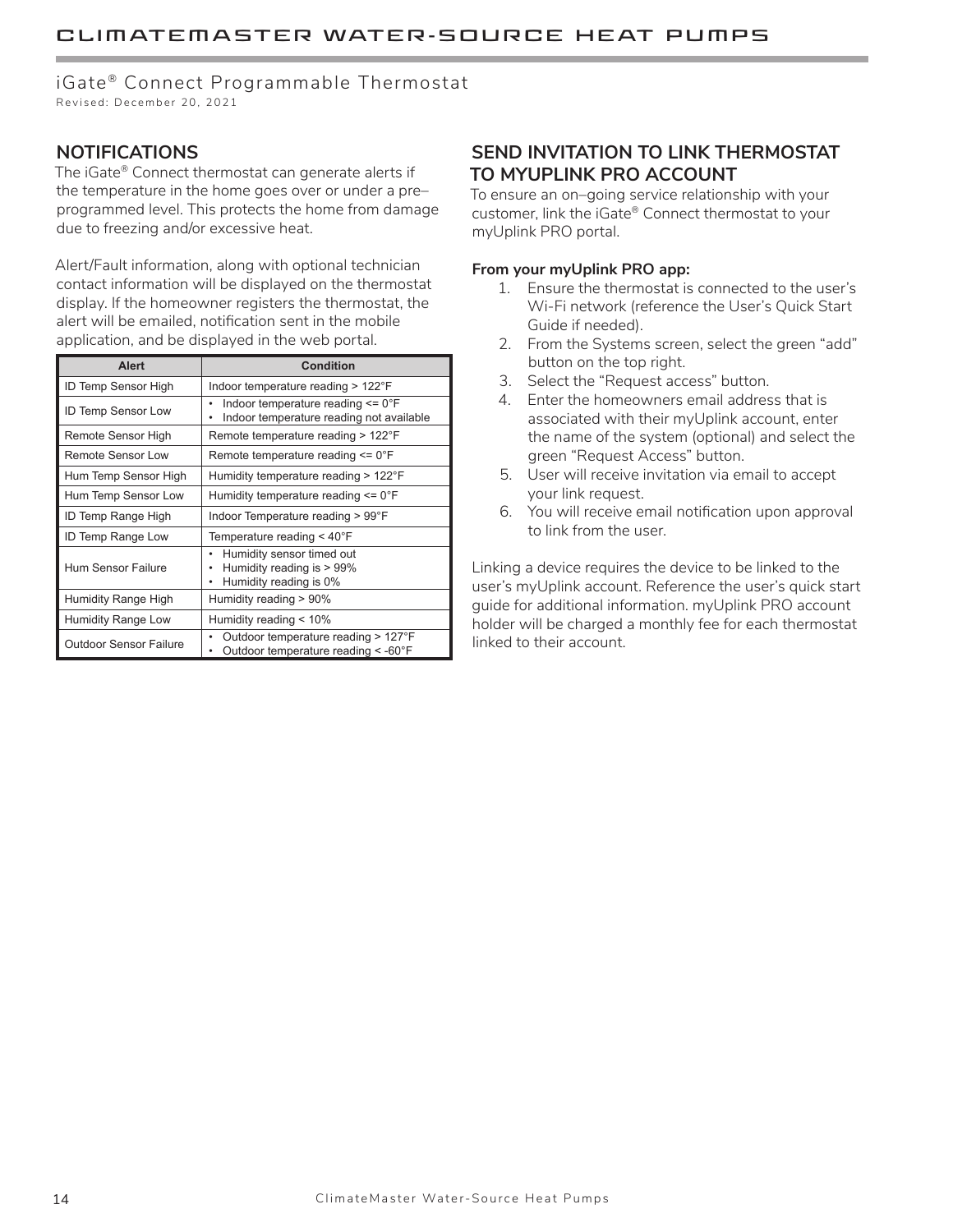### **THE SMART SOLUTION FOR ENERGY EFFICIENCY**

iGate® Connect Programmable Thermostat Revised: December 20, 2021

# **Notes:**